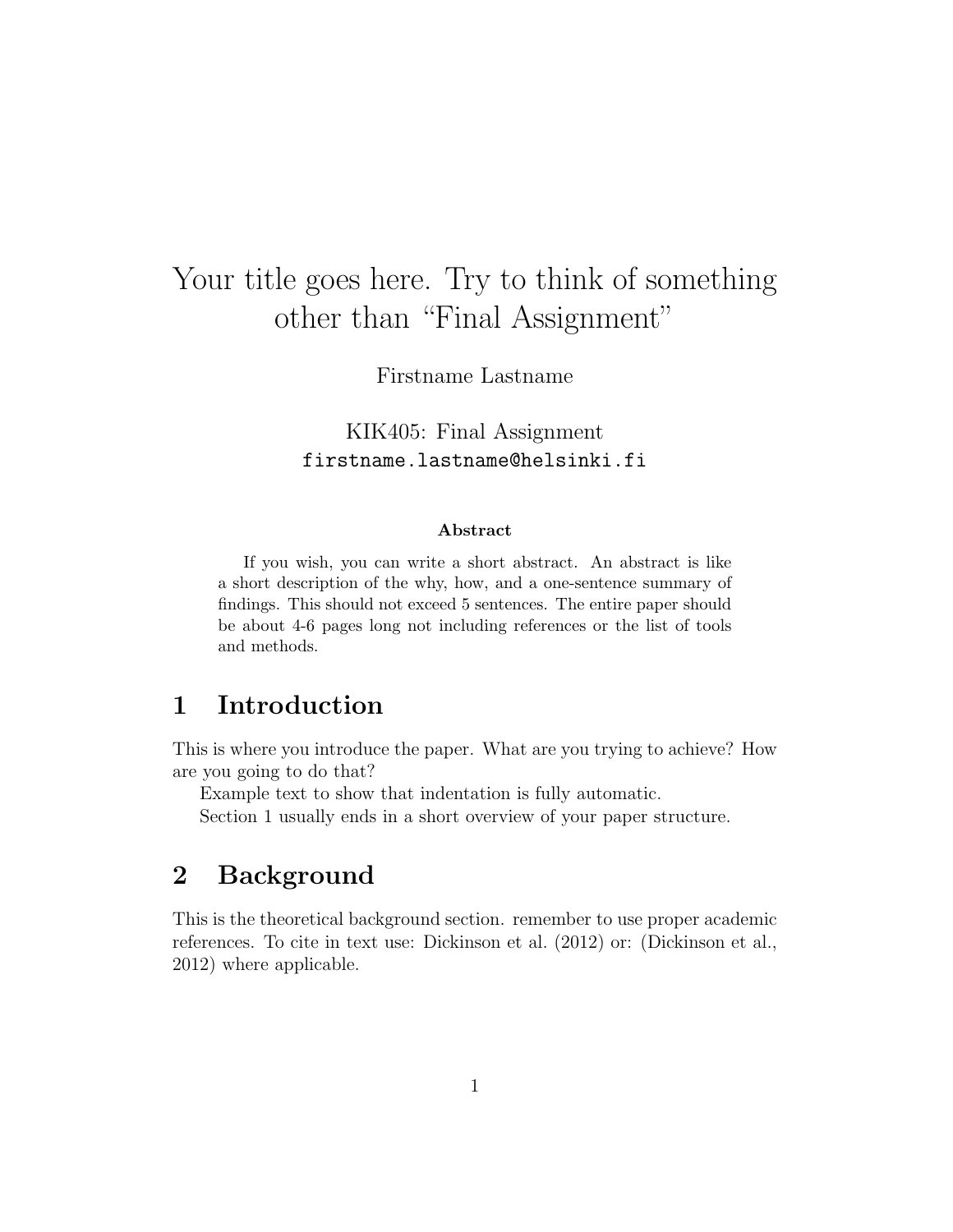

Figure 1: Plutchik's wheel of emotions

### 3 Data and Method

This is where you tell the reader what kind of data you're working with.

This is also where you tell the reader about what methods you use. How and why.

#### 4 Results

In the results section you present your findings. usually the results section is not a place for speculation or conclusions about what your fidings might mean.That is usually done in the conlusion & discussion section.

## 5 Conclusion and Discussion

Here you can discuss what your results mean.

## 6 Future Work

This section is not necessary. If you wish, though, you can add a few lines about what other steps you'd like to take to get better or more in-depth results in the future.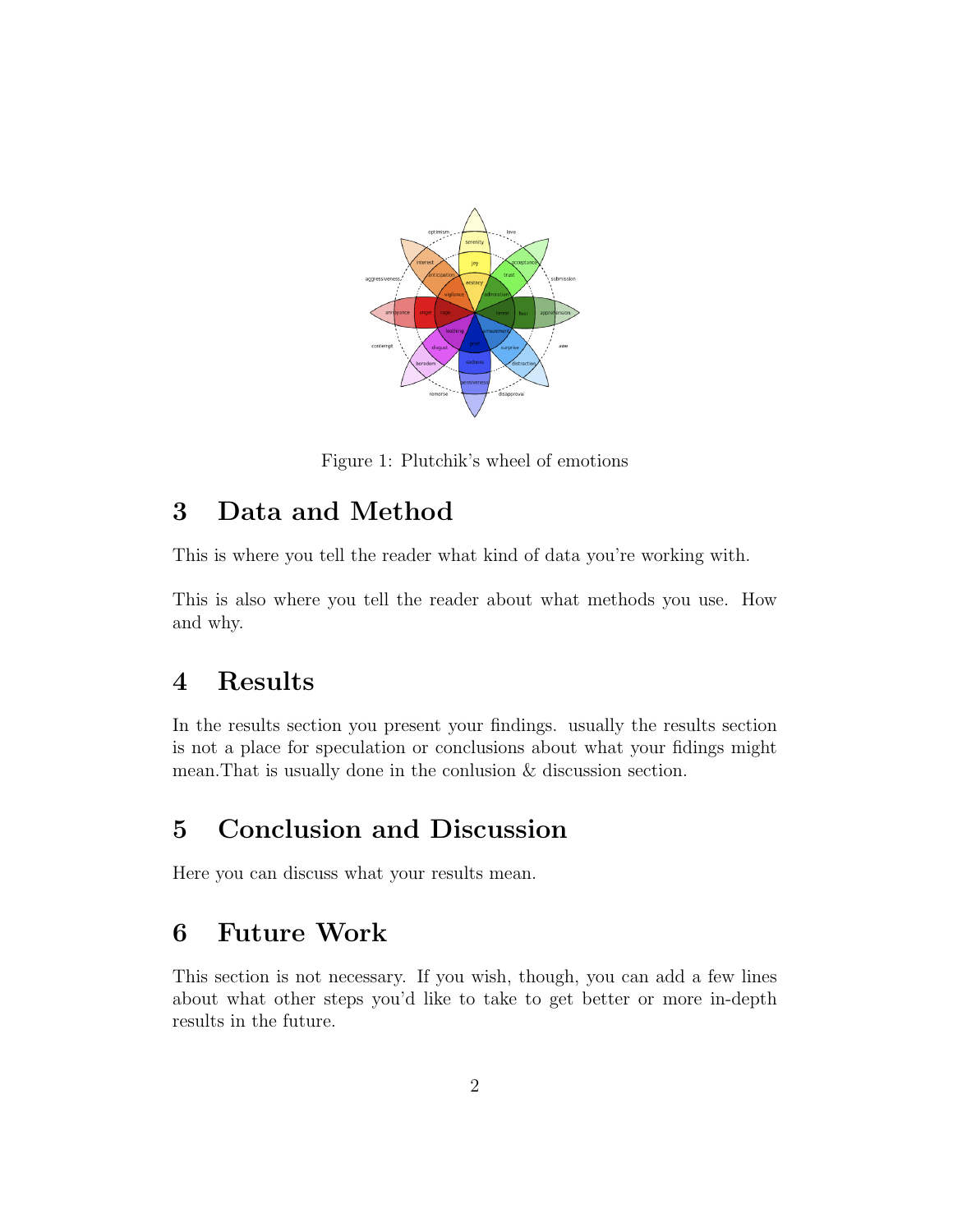|          | Sentiment<br>Emotion, |         |        |           |                         |       |       |       |         |        |                     |
|----------|-----------------------|---------|--------|-----------|-------------------------|-------|-------|-------|---------|--------|---------------------|
|          | DOS.                  | $neg$ : | anger: | anticip.: | $\operatorname{diag}$ : | fear: | joy:  | sad.: | surpr.: | trust: | ALL                 |
| Language | Movie Subtitles       |         |        |           |                         |       |       |       |         |        |                     |
| EN-FI    | .6051                 | .4535   | .7507  | .8299     | .7761                   | .7818 | .8364 | .7766 | .8964   | .7471  | $0.752^{\pm 0.232}$ |
| EN-SV    | .5709                 | .4744   | .7897  | .8310     | .7817                   | .7948 | .7710 | .7865 | .8922   | .7631  | $0.802^{\pm0.220}$  |
| ES-PT    | .6186                 | .4912   | .7964  | .8419     | .8119                   | .7715 | .8749 | .7299 | .9248   | .8251  | $0.746^{\pm0.231}$  |
| Language | EuroParl              |         |        |           |                         |       |       |       |         |        |                     |
| EN-FI    | .5670                 | .4613   | .7733  | .8138     | .7839                   | .7805 | .8240 | .7755 | .8914   | .7434  | $0.788^{\pm 0.241}$ |
| EN-SV    | .3219                 | .4028   | .7148  | .6590     | .7420                   | .6605 | .7314 | .6902 | .7888   | .4851  | $0.665^{\pm0.213}$  |
| ES-PT    | .4172                 | .4480   | .6849  | .6934     | .7815                   | .6783 | .7352 | .6501 | .8278   | .5570  | $0.692^{\pm0.178}$  |
| AVG:     | .5168                 | .4552   | .7516  | .7782     | .7795                   | .7446 | .7955 | .7348 | .8702   | .6868  |                     |

Table 1: Percentage of matched sentiments across languages according to lexicon-based classification. ALL refers to the averaged cosine similarity of the 10-dimensional sentiment vectors and the number in superscript gives the standard deviation observed in the data.

## 7 List of tools and methods used

This section lists all the tools and methods used.

#### 7.1 Tools and software

- Python3
	- NLTK
	- re
- AntConc
- TagAnt

#### 7.2 Regular expressions

• To find all words beginning with strong or streng: \bstr[oe]ng

#### 7.3 Code

import nltk import re

#do something